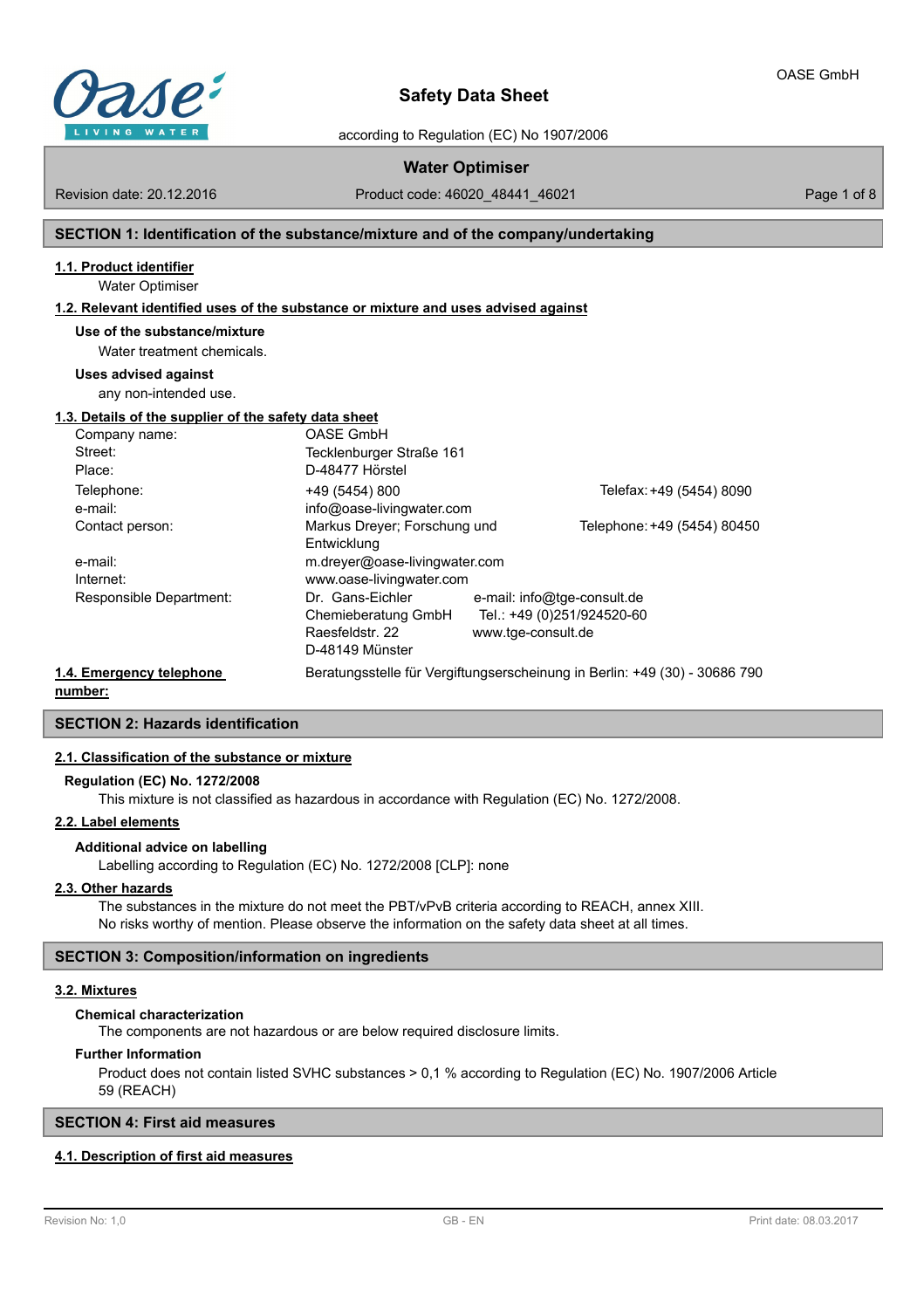

according to Regulation (EC) No 1907/2006

# **Water Optimiser**

Revision date: 20.12.2016

Product code: 46020\_48441\_46021 Page 2 of 8

# **General information**

In case of accident or unwellness, seek medical advice immediately (show directions for use or safety data sheet if possible).

#### **After inhalation**

In case of accident by inhalation: remove casualty to fresh air and keep at rest. In case of respiratory tract irritation, consult a physician.

## **After contact with skin**

Gently wash with plenty of soap and water. In case of skin irritation, seek medical treatment.

#### **After contact with eyes**

Rinse cautiously with water for several minutes. In case of troubles or persistent symptoms, consult an ophthalmologist.

#### **After ingestion**

Rinse mouth thoroughly with water. Let water be drunken in little sips (dilution effect). Do NOT induce vomiting. In all cases of doubt, or when symptoms persist, seek medical advice.

#### **4.2. Most important symptoms and effects, both acute and delayed**

No information available.

#### **4.3. Indication of any immediate medical attention and special treatment needed**

Treat symptomatically.

# **SECTION 5: Firefighting measures**

## **5.1. Extinguishing media**

#### **Suitable extinguishing media**

Carbon dioxide (CO2). Dry extinguishing powder. alcohol resistant foam. Atomized water.

#### **Unsuitable extinguishing media**

High power water jet.

#### **5.2. Special hazards arising from the substance or mixture**

Can be released in case of fire: Carbon monoxide (CO), Carbon dioxide (CO2).

## **5.3. Advice for firefighters**

Wear a self-contained breathing apparatus and chemical protective clothing.

#### **Additional information**

Collect contaminated fire extinguishing water separately. Do not allow entering drains or surface water. Co-ordinate fire-fighting measures to the fire surroundings.

#### **SECTION 6: Accidental release measures**

#### **6.1. Personal precautions, protective equipment and emergency procedures**

See protective measures under point 7 and 8.

#### **6.2. Environmental precautions**

Discharge into the environment must be avoided.

# **6.3. Methods and material for containment and cleaning up**

Absorb with liquid-binding material (e.g. sand, diatomaceous earth, acid- or universal binding agents). Treat the recovered material as prescribed in the section on waste disposal . Clean contaminated objects and areas thoroughly observing environmental regulations.

#### **6.4. Reference to other sections**

Safe handling: see section 7 Personal protection equipment: see section 8 Disposal: see section 13

# **SECTION 7: Handling and storage**

### **7.1. Precautions for safe handling**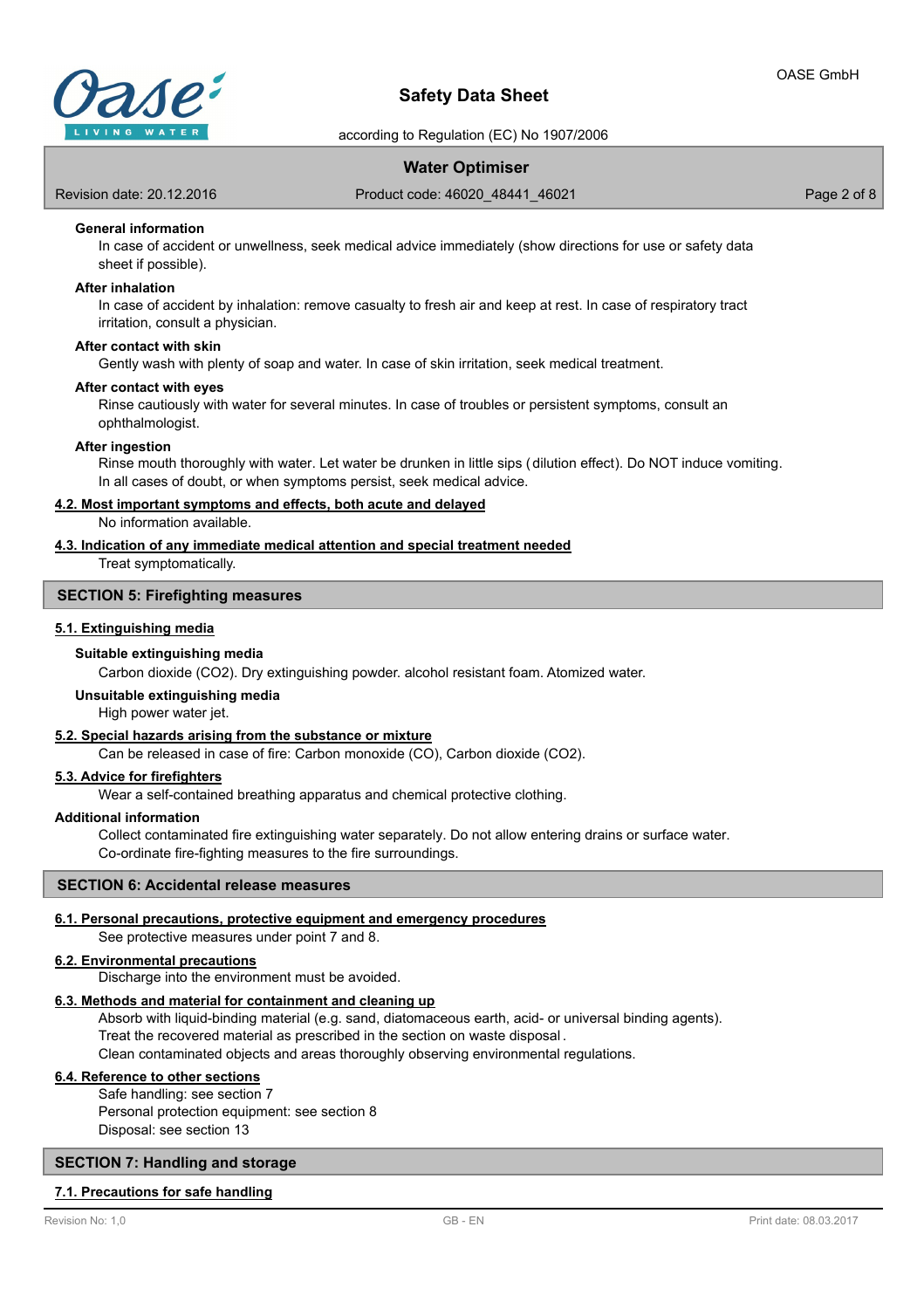

according to Regulation (EC) No 1907/2006

# **Water Optimiser**

Revision date: 20.12.2016

Product code: 46020\_48441\_46021 Page 3 of 8

# **Advice on safe handling**

Wear suitable protective clothing. See section 8.

#### Usual measures for fire prevention. **Advice on protection against fire and explosion**

## **Further information on handling**

General protection and hygiene measures: refer to chapter 8

## **7.2. Conditions for safe storage, including any incompatibilities**

## **Requirements for storage rooms and vessels**

Keep container tightly closed in a cool, well-ventilated place.

#### **Advice on storage compatibility**

Do not store together with: Explosives. Oxidizing solids. Oxidizing liquids. Radioactive substances. Infectious substances. Food and animal feedingstuff.

#### **Further information on storage conditions**

Keep the packing dry and well sealed to prevent contamination and absorbtion of humidity. Recommended storage temperature: 0,25°C Protect against: Light. UV-radiation/sunlight. heat. moisture.

## **7.3. Specific end use(s)**

refer to chapter 1.

# **SECTION 8: Exposure controls/personal protection**

#### **8.1. Control parameters**

## **Exposure limits (EH40)**

| <b>CAS No</b> | Substance              | ppm | mg/m <sup>3</sup> | fibres/mll | Category      | Origin |
|---------------|------------------------|-----|-------------------|------------|---------------|--------|
| 1332-58-7     | Kaolin respirable dust |     | പ                 |            | TWA (8 h)     | WEL    |
|               |                        |     |                   |            | STEL (15 min) | WEL    |

### **8.2. Exposure controls**

## **Appropriate engineering controls**

No special measures are necessary.

### **Protective and hygiene measures**

Always close containers tightly after the removal of product. When using do not eat, drink, smoke, sniff. Wash hands before breaks and after work.

#### **Eye/face protection**

Wear safety glasses; chemical goggles (if splashing is possible).

#### **Hand protection**

In case of prolonged or frequently repeated skin contact: Wear suitable gloves. Suitable material: FKM (fluororubber). - Thickness of glove material: 0,4 mm Breakthrough time >= 8 h Butyl rubber. - Thickness of glove material: 0,5 mm Breakthrough time >= 8 h CR (polychloroprenes, Chloroprene rubber). - Thickness of glove material: 0,5 mm Breakthrough time >= 8 h NBR (Nitrile rubber). - Thickness of glove material: 0,35 mm Breakthrough time >= 8 h PVC (Polyvinyl chloride). - Thickness of glove material: 0,5 mm Breakthrough time >= 8 h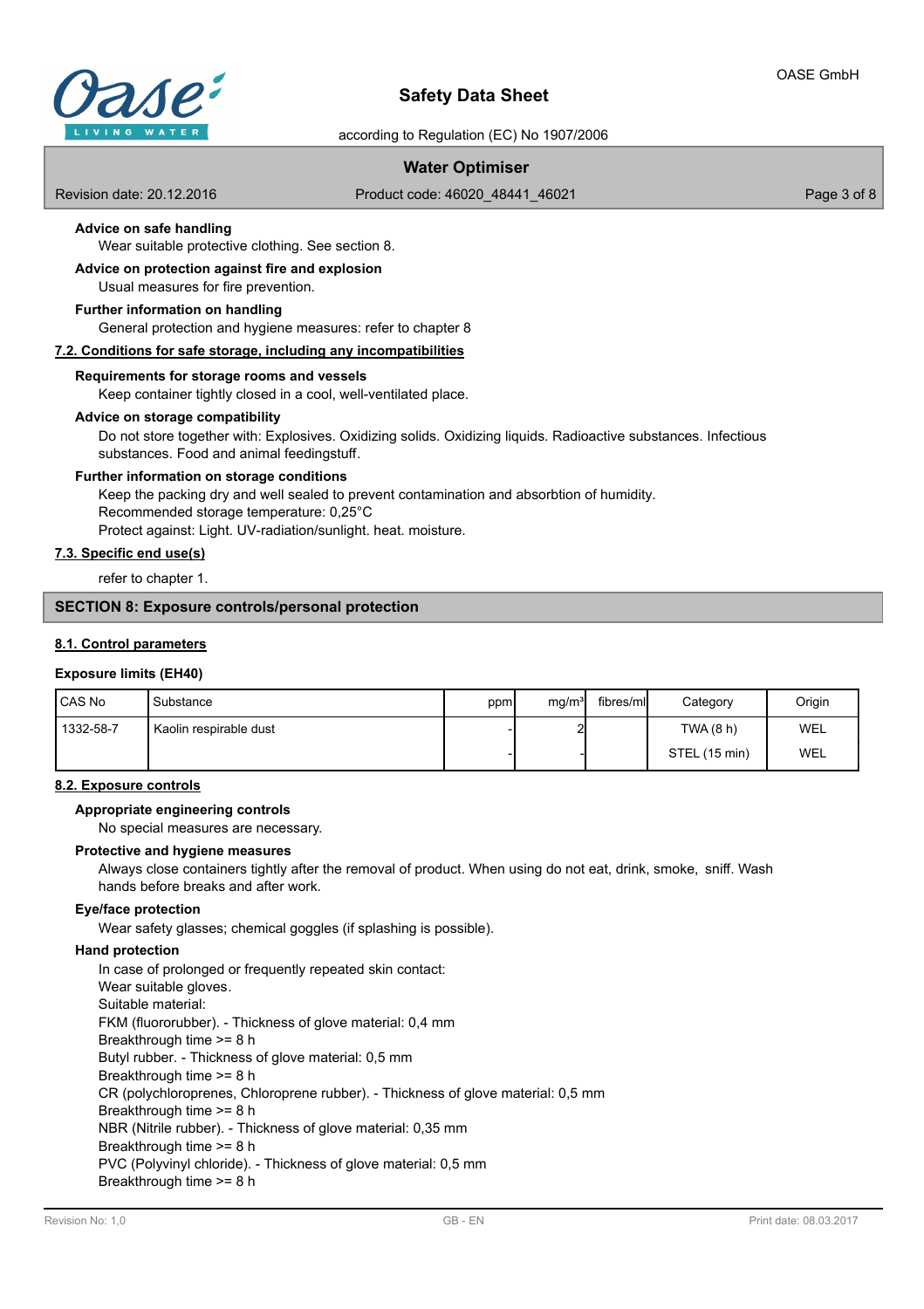

according to Regulation (EC) No 1907/2006

# **Water Optimiser**

Revision date: 20.12.2016

Product code: 46020\_48441\_46021 Page 4 of 8

The selected protective gloves have to satisfy the specifications of EU Directive 89/686/EEC and the standard EN 374 derived from it.

Check leak tightness/impermeability prior to use. In the case of wanting to use the gloves again, clean them before taking off and air them well.

# **Skin protection**

Suitable protective clothing: Lab apron. Minimum standard for preventive measures while handling with working materials are specified in the TRGS 500 (D).

## **Respiratory protection**

With correct and proper use, and under normal conditions, breathing protection is not required.

## **Environmental exposure controls**

No special precautionary measures are necessary.

### **SECTION 9: Physical and chemical properties**

## **9.1. Information on basic physical and chemical properties**

| Physical state:                                | liquid       |                           |                    |
|------------------------------------------------|--------------|---------------------------|--------------------|
| Colour:                                        | white - grey |                           |                    |
| Odour:                                         | odourless    |                           |                    |
|                                                |              |                           | <b>Test method</b> |
| pH-Value:                                      |              | 7,0                       |                    |
| Changes in the physical state                  |              |                           |                    |
| Melting point:                                 |              | not determined            |                    |
| Initial boiling point and boiling range:       |              | 100 °C                    |                    |
| Sublimation point:                             |              | not determined            |                    |
| Softening point:                               |              | not determined            |                    |
| Pour point:                                    |              | not determined            |                    |
| Flash point:                                   |              | not determined            |                    |
| Sustaining combustion:                         |              | Not sustaining combustion |                    |
| <b>Explosive properties</b><br>none            |              |                           |                    |
| Lower explosion limits:                        |              | not determined            |                    |
| Upper explosion limits:                        |              | not determined            |                    |
| Ignition temperature:                          |              | not determined            |                    |
| <b>Auto-ignition temperature</b><br>Gas:       |              | not determined            |                    |
| Decomposition temperature:                     |              | not determined            |                    |
| <b>Oxidizing properties</b><br>none            |              |                           |                    |
| Vapour pressure:                               |              | not determined            |                    |
| Density (at 20 °C):                            |              | $1,0$ g/cm <sup>3</sup>   |                    |
| Water solubility:                              |              | not determined            |                    |
| Solubility in other solvents<br>not determined |              |                           |                    |
| Partition coefficient:                         |              | not determined            |                    |
| Viscosity / dynamic:                           |              | not determined            |                    |
| Viscosity / kinematic:                         |              | not determined            |                    |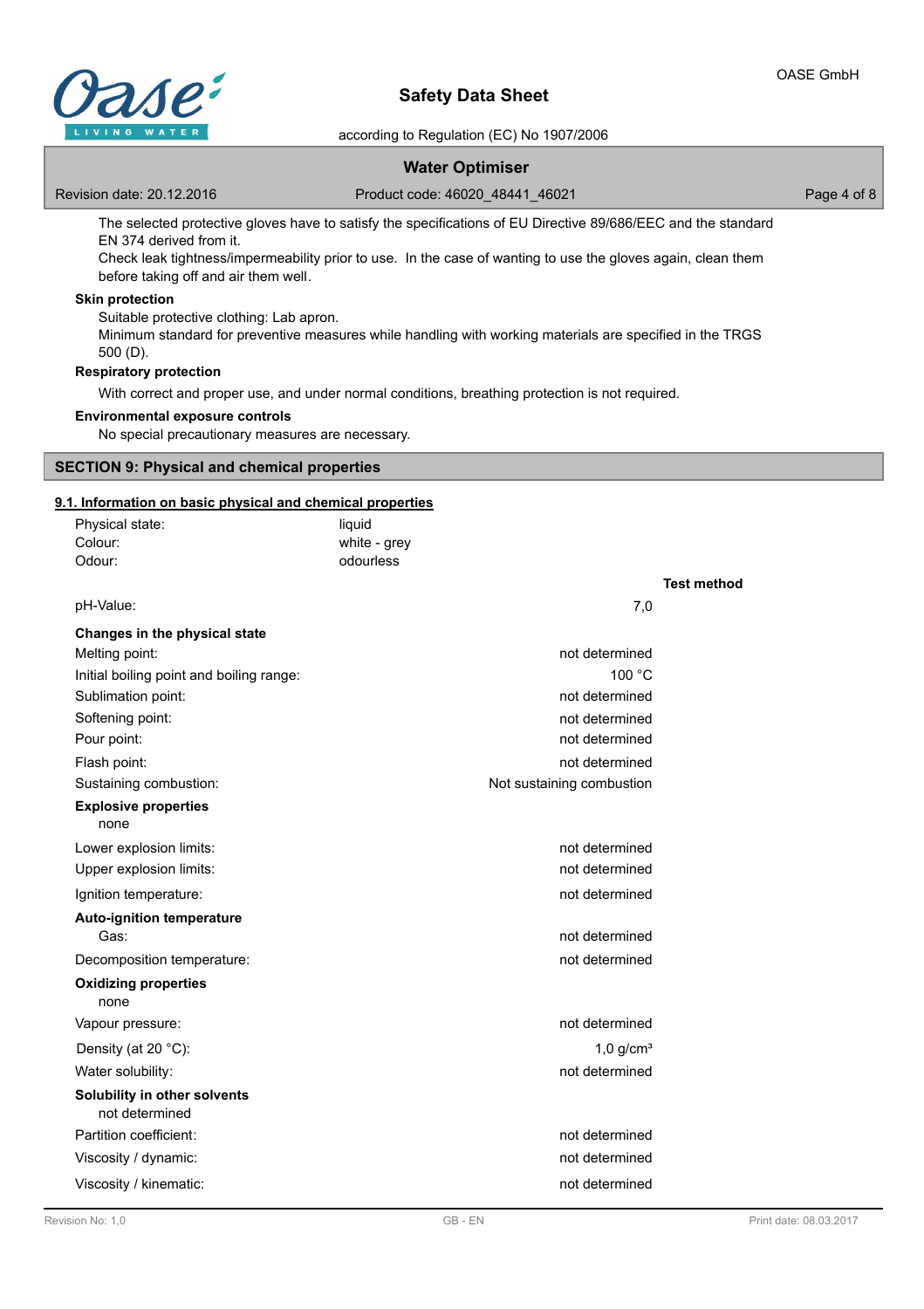

according to Regulation (EC) No 1907/2006

| <b>Water Optimiser</b>    |                                 |             |  |  |
|---------------------------|---------------------------------|-------------|--|--|
| Revision date: 20.12.2016 | Product code: 46020 48441 46021 | Page 5 of 8 |  |  |
| Flow time:                | not determined                  |             |  |  |
| Vapour density:           | not determined                  |             |  |  |
| Evaporation rate:         | not determined                  |             |  |  |
| Solvent separation test:  | not determined                  |             |  |  |
| Solvent content:          | not determined                  |             |  |  |
| 9.2. Other information    |                                 |             |  |  |
| Solid content:            | not determined                  |             |  |  |

#### **SECTION 10: Stability and reactivity**

#### **10.1. Reactivity**

No information available.

#### **10.2. Chemical stability**

The product is chemically stable under recommended conditions of storage, use and temperature.

# **10.3. Possibility of hazardous reactions**

No information available.

#### **10.4. Conditions to avoid**

Protect against: UV-radiation/sunlight. heat.

#### **10.5. Incompatible materials**

Materials to avoid: Oxidizing agents, strong. Reducing agents, strong.

#### **10.6. Hazardous decomposition products**

Can be released in case of fire: Carbon monoxide (CO), Carbon dioxide (CO2).

### **SECTION 11: Toxicological information**

#### **11.1. Information on toxicological effects**

#### **Toxicocinetics, metabolism and distribution**

No data available.

## **Acute toxicity**

Based on available data, the classification criteria are not met.

# **Irritation and corrosivity**

Based on available data, the classification criteria are not met.

#### **Sensitising effects**

Based on available data, the classification criteria are not met.

#### **Carcinogenic/mutagenic/toxic effects for reproduction**

Based on available data, the classification criteria are not met.

# **STOT-single exposure**

Based on available data, the classification criteria are not met.

## **STOT-repeated exposure**

Based on available data, the classification criteria are not met.

#### **Aspiration hazard**

Based on available data, the classification criteria are not met.

#### **Specific effects in experiment on an animal**

No data available.

### **SECTION 12: Ecological information**

# **12.1. Toxicity**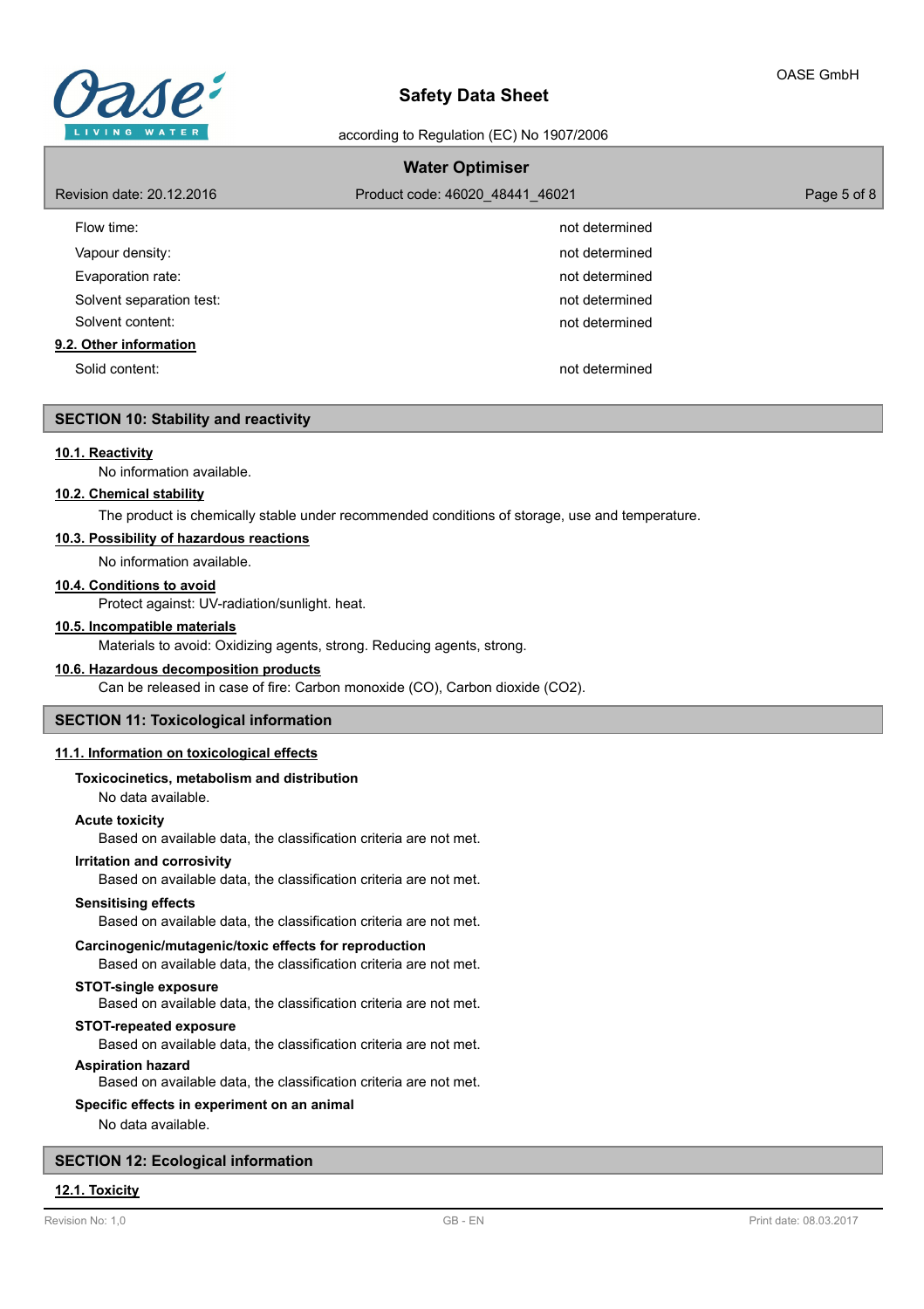

according to Regulation (EC) No 1907/2006

# **Water Optimiser**

Revision date: 20.12.2016

Product code: 46020\_48441\_46021 Page 6 of 8

The product has not been tested. **12.2. Persistence and degradability**

The product has not been tested.

### **12.3. Bioaccumulative potential**

No indication of bioaccumulation potential.

**12.4. Mobility in soil**

No data available.

#### **12.5. Results of PBT and vPvB assessment**

The substances in the mixture do not meet the PBT/vPvB criteria according to REACH, annex XIII.

### **12.6. Other adverse effects**

No data available.

#### **Further information**

Do not allow to enter into surface water or drains.

## **SECTION 13: Disposal considerations**

#### **13.1. Waste treatment methods**

#### **Advice on disposal**

Observe in addition any national regulations! Consult the local waste disposal expert about waste disposal. Non-contaminated packages may be recycled.

According to EAKV, allocation of waste identity numbers/waste descriptions must be carried out in a specific way for every industry and process.

Control report for waste code/ waste marking according to EAKV:

#### **Waste disposal number of contaminated packaging**

WASTE PACKAGING; ABSORBENTS, WIPING CLOTHS, FILTER MATERIALS AND PROTECTIVE CLOTHING NOT OTHERWISE SPECIFIED; packaging (including separately collected municipal packaging waste); mixed packaging 150106

#### **Contaminated packaging**

**Land transport (ADR/RID)**

Handle contaminated packages in the same way as the substance itself.

### **SECTION 14: Transport information**

**14.1. UN number:** No dangerous good in sense of this transport regulation. **14.2. UN proper shipping name:** No dangerous good in sense of this transport regulation. **14.3. Transport hazard class(es):** No dangerous good in sense of this transport regulation. **14.4. Packing group:** No dangerous good in sense of this transport regulation. **Inland waterways transport (ADN) 14.1. UN number:** No dangerous good in sense of this transport regulation. **14.2. UN proper shipping name:** No dangerous good in sense of this transport regulation. **14.3. Transport hazard class(es):** No dangerous good in sense of this transport regulation. **14.4. Packing group:** No dangerous good in sense of this transport regulation. **Marine transport (IMDG) 14.1. UN number:** No dangerous good in sense of this transport regulation. **14.2. UN proper shipping name:** No dangerous good in sense of this transport regulation. **14.3. Transport hazard class(es):** No dangerous good in sense of this transport regulation. **14.4. Packing group:** No dangerous good in sense of this transport regulation. **Air transport (ICAO-TI/IATA-DGR) 14.1. UN number:** No dangerous good in sense of this transport regulation.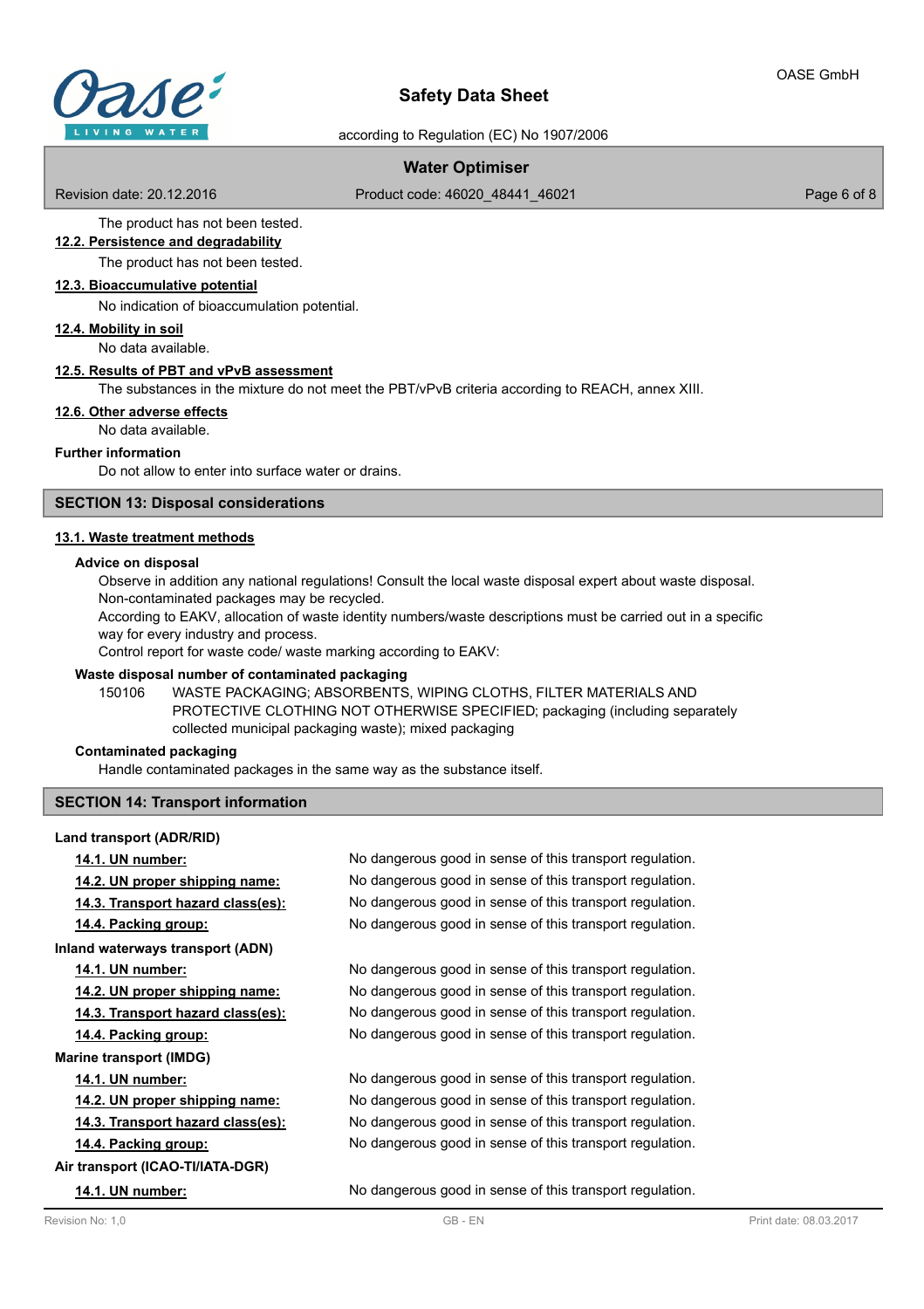

٦

# **Safety Data Sheet**

# according to Regulation (EC) No 1907/2006

| <b>Water Optimiser</b>                                                                                                                                                    |                                                                                                      |             |  |  |  |
|---------------------------------------------------------------------------------------------------------------------------------------------------------------------------|------------------------------------------------------------------------------------------------------|-------------|--|--|--|
| Revision date: 20.12.2016                                                                                                                                                 | Product code: 46020 48441 46021                                                                      | Page 7 of 8 |  |  |  |
| 14.2. UN proper shipping name:                                                                                                                                            | No dangerous good in sense of this transport regulation.                                             |             |  |  |  |
| 14.3. Transport hazard class(es):                                                                                                                                         | No dangerous good in sense of this transport regulation.                                             |             |  |  |  |
| 14.4. Packing group:                                                                                                                                                      | No dangerous good in sense of this transport regulation.                                             |             |  |  |  |
| 14.5. Environmental hazards                                                                                                                                               |                                                                                                      |             |  |  |  |
| <b>ENVIRONMENTALLY HAZARDOUS:</b>                                                                                                                                         | no                                                                                                   |             |  |  |  |
| 14.6. Special precautions for user<br>refer to chapter 6-8                                                                                                                |                                                                                                      |             |  |  |  |
| 14.7. Transport in bulk according to Annex II of Marpol and the IBC Code                                                                                                  |                                                                                                      |             |  |  |  |
| not relevant                                                                                                                                                              |                                                                                                      |             |  |  |  |
| <b>SECTION 15: Regulatory information</b>                                                                                                                                 |                                                                                                      |             |  |  |  |
|                                                                                                                                                                           | 15.1. Safety, health and environmental regulations/legislation specific for the substance or mixture |             |  |  |  |
| EU regulatory information                                                                                                                                                 |                                                                                                      |             |  |  |  |
| 2010/75/EU (VOC):                                                                                                                                                         | No information available.                                                                            |             |  |  |  |
| 2004/42/EC (VOC):                                                                                                                                                         | No information available.                                                                            |             |  |  |  |
| Information according to 2012/18/EU<br>(SEVESO III):                                                                                                                      | Not subject to 2012/18/EU (SEVESO III)                                                               |             |  |  |  |
| <b>Additional information</b>                                                                                                                                             |                                                                                                      |             |  |  |  |
| REACH 1907/2006 Appendix XVII: not relevant                                                                                                                               | The mixture is classified as not hazardous according to regulation (EC) No 1272/2008 [CLP].          |             |  |  |  |
| National regulatory information                                                                                                                                           |                                                                                                      |             |  |  |  |
| Water contaminating class (D):                                                                                                                                            | - - not water contaminating                                                                          |             |  |  |  |
| 15.2. Chemical safety assessment                                                                                                                                          | Chemical safety assessments for substances in this mixture were not carried out.                     |             |  |  |  |
| <b>SECTION 16: Other information</b>                                                                                                                                      |                                                                                                      |             |  |  |  |
| <b>Changes</b>                                                                                                                                                            |                                                                                                      |             |  |  |  |
| Rev. 1.0; 20.12.2016, Initial release                                                                                                                                     |                                                                                                      |             |  |  |  |
| Abbreviations and acronyms                                                                                                                                                |                                                                                                      |             |  |  |  |
|                                                                                                                                                                           | ADR: Accord européen sur le transport des marchandises dangereuses par Route                         |             |  |  |  |
| DNEL: Derived No Effect Level                                                                                                                                             | <b>CAS Chemical Abstracts Service</b>                                                                |             |  |  |  |
|                                                                                                                                                                           | IARC: INTERNATIONAL AGENCY FOR RESEARCH ON CANCER                                                    |             |  |  |  |
| IMDG: International Maritime Code for Dangerous Goods                                                                                                                     |                                                                                                      |             |  |  |  |
| IATA: International Air Transport Association<br>IATA-DGR: Dangerous Goods Regulations by the "International Air Transport Association" (IATA)                            |                                                                                                      |             |  |  |  |
| ICAO: International Civil Aviation Organization                                                                                                                           |                                                                                                      |             |  |  |  |
| ICAO-TI: Technical Instructions by the "International Civil Aviation Organization" (ICAO)<br>GHS: Globally Harmonized System of Classification and Labelling of Chemicals |                                                                                                      |             |  |  |  |
| GefStoffV: Gefahrstoffverordnung (Ordinance on Hazardous Substances, Germany)                                                                                             |                                                                                                      |             |  |  |  |
| LOAEL: Lowest observed adverse effect level<br>LOAEC: Lowest observed adverse effect concentration                                                                        |                                                                                                      |             |  |  |  |
| LC50: Lethal concentration, 50 percent                                                                                                                                    |                                                                                                      |             |  |  |  |
| LD50: Lethal dose, 50 percent                                                                                                                                             |                                                                                                      |             |  |  |  |
| NOAEL: No observed adverse effect level<br>NOAEC: No observed adverse effect level                                                                                        |                                                                                                      |             |  |  |  |
| NTP: National Toxicology Program                                                                                                                                          |                                                                                                      |             |  |  |  |
| N/A: not applicable                                                                                                                                                       |                                                                                                      |             |  |  |  |
| OSHA: Occupational Safety and Health Administration                                                                                                                       |                                                                                                      |             |  |  |  |